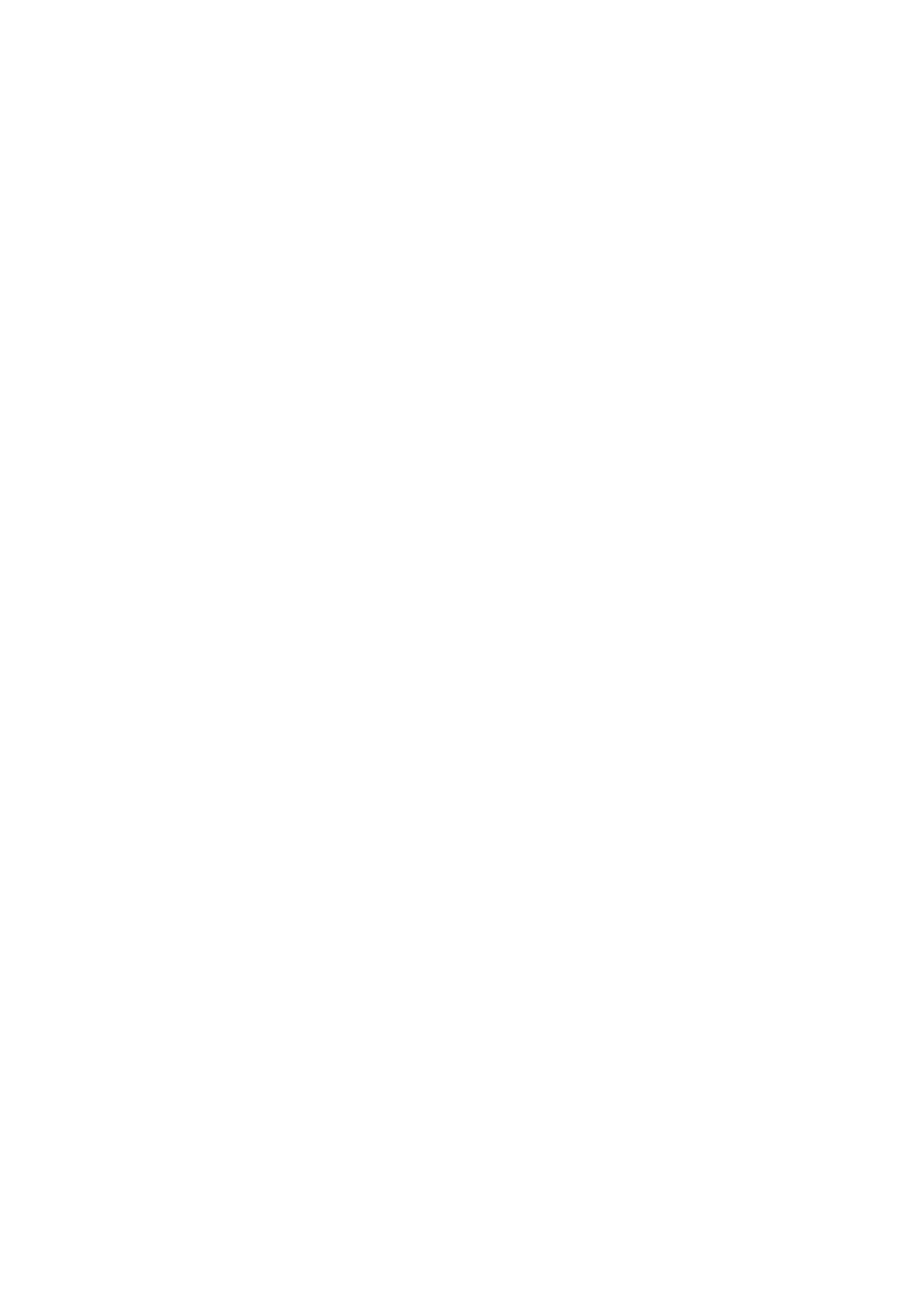

# **Road Transport (General) Amendment Act 2004**

**A2004-24** 

An Act to amend the *Road Transport (General) Act 1999*

The Legislative Assembly for the Australian Capital Territory enacts as follows:

2003 161B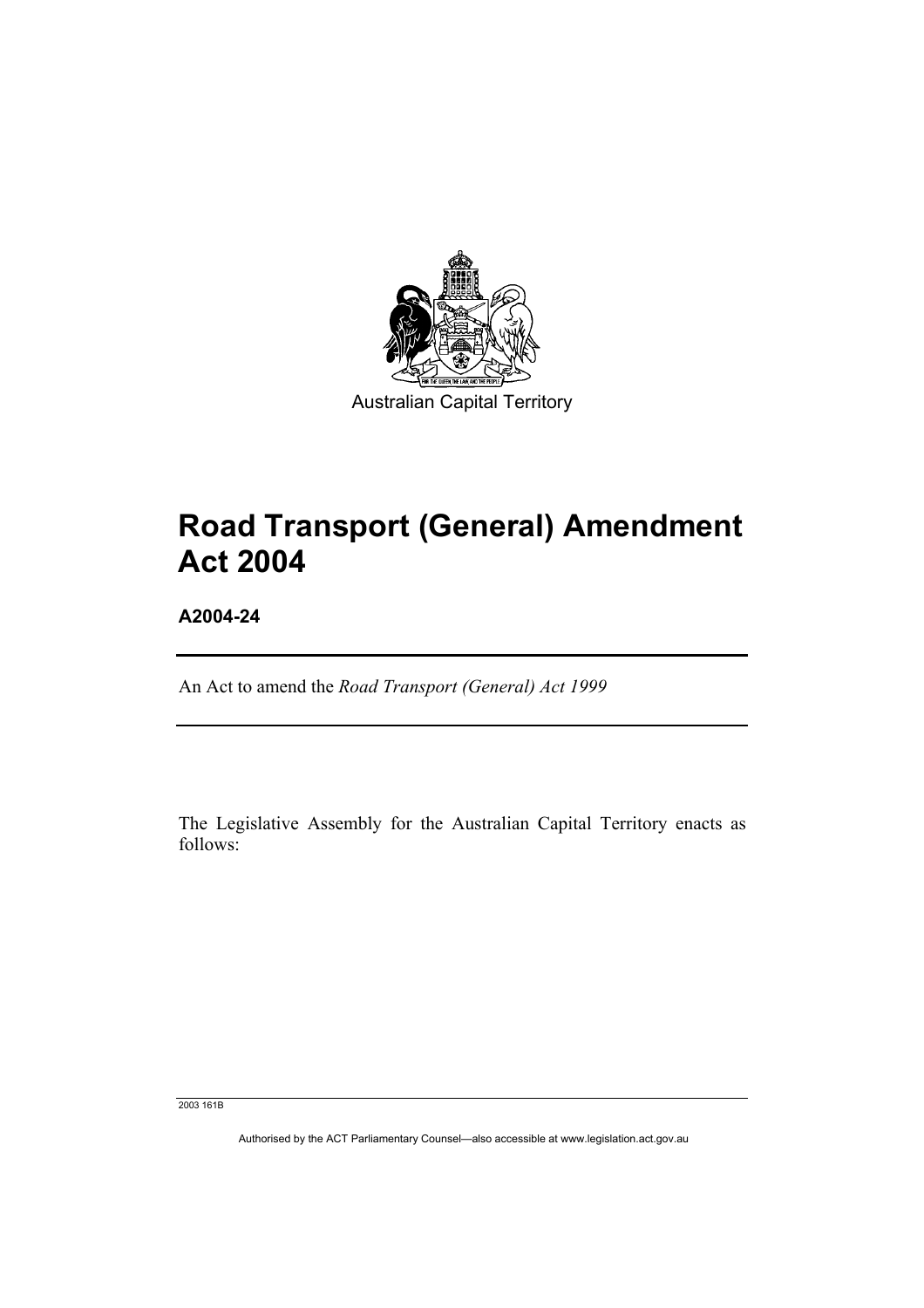#### **1 Name of Act**

This Act is the *Road Transport (General) Amendment Act 2004*.

#### **2 Commencement**

This Act commences on the day after its notification day.

*Note* The naming and commencement provisions automatically commence on the notification day (see Legislation Act, s 75 (1)).

#### **3 Legislation amended**

This Act amends the *Road Transport (General) Act 1999*.

#### **4 Revocation of suspension on court order Section 48 (2) (b)**

*omit* 

if the offence involved a vehicle—

#### **5 Section 48 (3) (a)**

#### *substitute*

(a) that an offence was committed; and

#### **6 New section 48 (4A) and (4B)**

#### *insert*

- (4A) However, the court may make the declaration only if—
	- (a) the administering authority fails to prove that an offence was committed; or
	- (b) the person establishes one of the grounds mentioned in subsection (4B).

page 2 Road Transport (General) Amendment Act 2004

A2004-24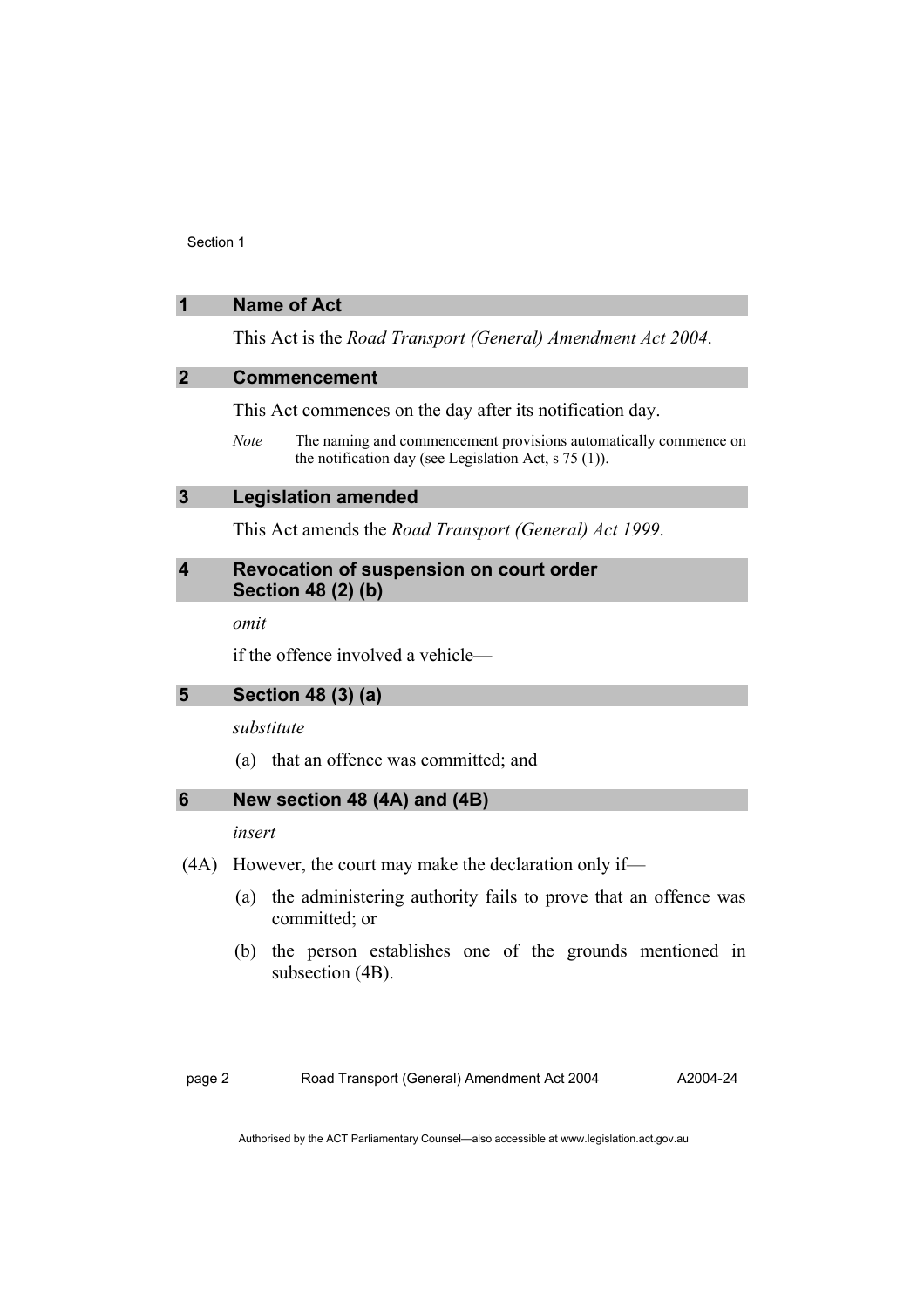- (4B) For subsection (4A) (b) the grounds are—
	- (a) that the vehicle was stolen, or illegally taken or used, at the time of the offence; or
	- (b) that the person made and gave to the administering authority a known user declaration in accordance with section 39 (Known user declarations) for the offence and, if the person is an individual, that someone else was the driver of the vehicle at the time of the offence; or
	- (c) that the vehicle (or all of the person's interest in the vehicle) had been sold or disposed of by the person before the time of the offence, and that at that time the person did not have an interest in the vehicle; or
	- (d) that—
		- (i) the person was not the driver of the vehicle at the time of the offence; and
		- (ii) the person does not know, and could not with reasonable diligence have found out, the name and address of the driver of the vehicle at that time.

#### **7 Section 48**

*renumber subsections when Act next republished under Legislation Act* 

A2004-24

page 3